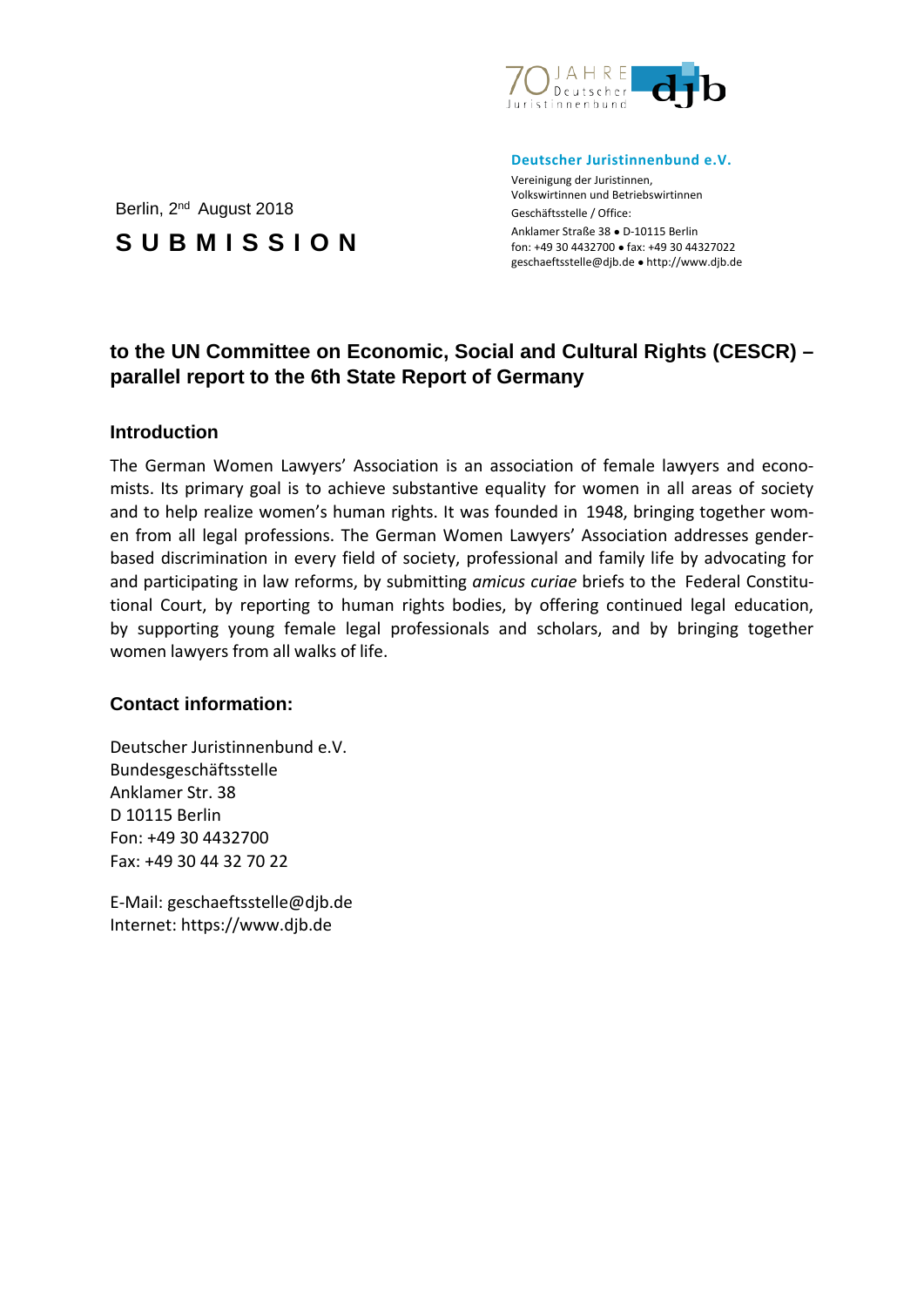## **TABLE OF CONTENTS**

|  | 1. NON-DISCRIMINATION (ARTICLE 2)                                                                                                                             | 3 |
|--|---------------------------------------------------------------------------------------------------------------------------------------------------------------|---|
|  | 1.1 Extension and strengthening of the mandate of the Federal Anti-Discrimination<br>Agency (Recommendations of the Committee No 6-8; List of Issues No 6)  3 |   |
|  | 1.2 Protection and legal recognition of intersex infants and children (List of Issues No 8) 4                                                                 |   |
|  |                                                                                                                                                               |   |
|  | 2.1 Persistent wage gap between women and men and higher poverty risk for women . 5                                                                           |   |
|  | 2.2 Discriminatory stereotypes regarding the roles and responsibilities of women and                                                                          |   |
|  | 2.3 Work-Life balance and reintegration after parental leave (Recommendations of the                                                                          |   |
|  | 2.4 Representation of women in decision-making positions (Recommendations of the                                                                              |   |
|  | 3. RIGHT OF FAMILIES, MOTHERS, CHILDREN AND YOUNG PEOPLE TO PROTECTION AND                                                                                    |   |
|  | 3.1 Domestic and other forms of violence against women and girls (Recommendations of                                                                          |   |
|  | 3.2 Cruel treatment of female rape victims in court proceedings  11                                                                                           |   |
|  | 3.3 Digital violence against women (hate speech and cyber harassment) 12                                                                                      |   |
|  | 3.4 Sufficient funding for women's shelters and support structures 13                                                                                         |   |
|  |                                                                                                                                                               |   |
|  | 4.1 Criminalization of objective information on safe and legal abortion (General                                                                              |   |
|  | 4.2 Mandatory counselling and waiting period when seeking for a safe and legal                                                                                |   |
|  | 4.3 Street harassment of pregnant women seeking counselling (General Comment                                                                                  |   |
|  | 4.4 Sterilizations without consent of women with (mental) disabilities (General                                                                               |   |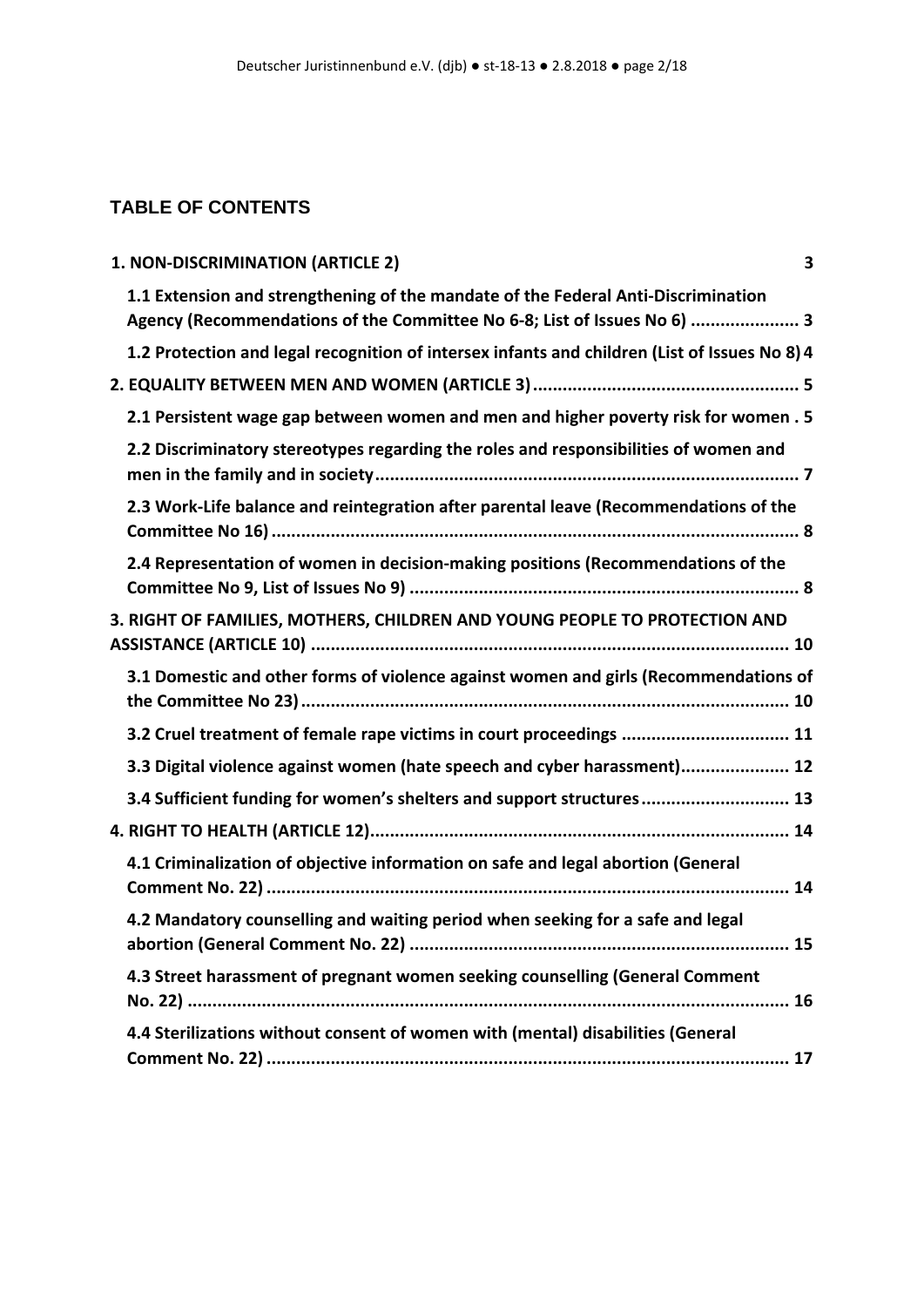## <span id="page-2-0"></span>**1. NON-DISCRIMINATION (ARTICLE 2)**

### <span id="page-2-1"></span>*1.1 Extension and strengthening of the mandate of the Federal Anti-Discrimination Agency (Recommendations of the Committee No. 6-8; List of Issues No. 6)*

The mandate of the Federal Anti-Discrimination Agency established by the General Equal Treatment Act is limited to public relations, research activities, advice and assistance to alleged victims of discrimination but does not encompass the authority to deal with complaints. Due to its restricted mandate, the work of the Federal Anti-Discrimination Agency is not as effective as it should be.<sup>[1](#page-2-2)</sup>

One of the main obstacles to combatting discrimination, especially on the grounds of sex/gender, is the weak and lonely position of victims of discrimination striving for justice. The German laws on civil court proceedings do not cover any form of group action and, moreover, antidiscrimination bodies have no standing in court to support victims of discrimination. Therefore, antidiscrimination bodies have no other option than to give advice and prejudicial assistance to support victims of discrimination.

The missing possibility of group action and the lack of institutional or organized support for victims of discrimination have been identified as serious barriers for access to justice and thus, for combatting discrimination.

Ten years after its entering into force, the General Equal Treatment Act was thoroughly evaluated. The evaluating anti-discrimination law experts recommended, among many others, the introduction of group action and the extension and strengthening of the mandate of anti-discrimination bodies.<sup>[2](#page-2-3)</sup> This is in line with the Committee's concluding observations to the German periodic report in 2012. The committee recommended that Germany should extend the mandate of the Federal Anti-Discrimination Agency including the power to investigate complaints brought to its attention and to bring proceedings before the courts, to enable it to increase its efficiency to support victims of discrimination unrestrictedly.

**The German Women Lawyers' Association recommends:**

- **a substantial extension of the mandate of the Federal Anti-Discrimination Agency, including, among others, the introduction of the right of group action;**
- **this extension to be accompanied by an increase in the Agency's budget to enable more effective public information campaigns and basic research on the risks of discrimination, as well as an increase in its legal and research staff;**
- **the formation of anti-discrimination-agencies on state level to meet the demand for advice and support of victims of discrimination.**

<span id="page-2-2"></span><sup>&</sup>lt;sup>1</sup> Human Rights Committee, Concluding observations on the sixth periodic report of Germany, 31 October 2012,

CCPR/C/DEU/CO/6, para 6; Committee on the Elimination of All Forms of Discrimination against Women, Concluding observations on the combined seventh and eighth periodic reports of Germany, 3 March 2017, CEDAW/C/DEU/CO/7-8, para 17(d).

<span id="page-2-3"></span><sup>&</sup>lt;sup>2</sup> Sabine Berghahn, Micha Klapp & Alexander Tischbirek, Evaluation des Allgemeinen Gleichbehandlungsgesetzes (Evaluation of the General Equal Treatment Act), Antidiskriminierungsstelle des Bundes, Berlin 2016.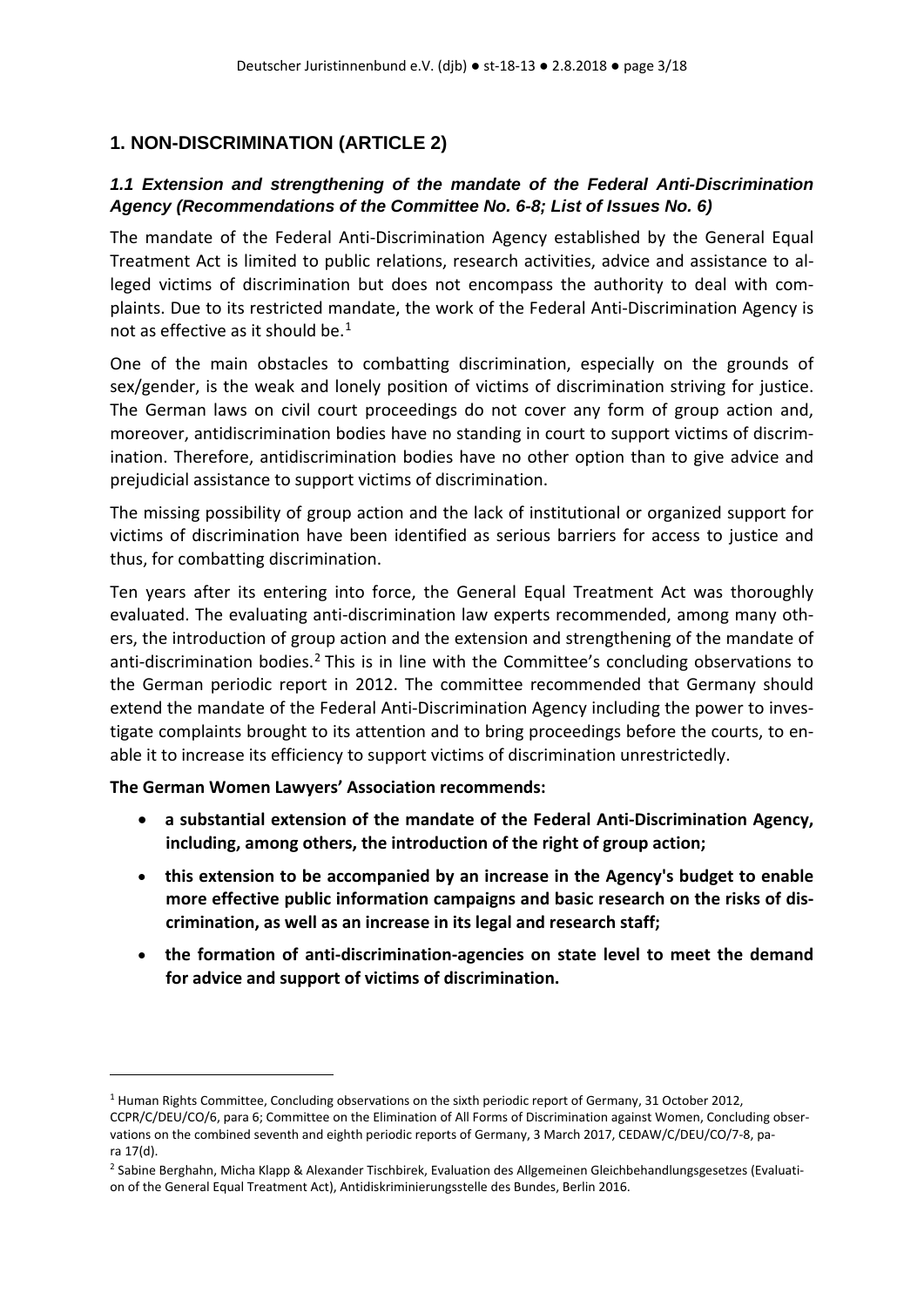### <span id="page-3-0"></span>*1.2 Protection and legal recognition of intersex infants and children (List of Issues No. 8)*

The Committee asked the German government to provide statistical data on the number of surgeries performed on intersex infants and children and to indicate the impact of the 2013 decision to allow a third gender option on birth certificates on their situation.

Under the Law on Amendments to the Civil Status Act of 7 May 2013, which had entered into force on 1 November 2013, parents are no longer obliged to register the sex/gender of an intersex new born child.<sup>[3](#page-3-1)</sup> The birth of an intersex infant can now be entered without a gender specification in the register of births, and grownup persons born before 2013 can request for the respective correction of their registered birth gender. Regrettably, the amendments did not cover the legal consequences of living without a registered sex/gender, e.g. concerning marriage, parenthood or anti-discrimination law.

So far, the amended Section 22(3) of the Civil Status Act has not been applied in practice. Only 4% of intersex children born after its entry into force have been registered with no gender specification or a blank gender.<sup>[4](#page-3-2)</sup> Parents of intersex new born or grown-up intersex individuals could only choose for neither male nor female, i.e. no gender affiliation at all, and not for a third positive entry in the birth registration. Therefore, the amended Civil Status Act was brought before the Federal Constitutional Court.

On 10th October 2017, the Federal Constitutional Court decided that the constitutional prohibition of discrimination based upon sex/gender contained in Article 3(3) of the German Basic Law also protects persons who do not permanently identify themselves as male or female. This prohibition is also violated when the Civil Status Act requires that the gender be registered but does not allow for a further positive entry other than male or female.<sup>[5](#page-3-3)</sup> The court set a deadline for necessary legislative amendments in conformity with the constitution until the end of 2018. The court suggested either to introduce an adequate third option for gender registration or to consider to renounce the mandatory gender registration.

In June 2018, the Federal Ministry for Internal Affairs presented a draft law suggesting to introduce the third option 'other' under very restricted conditions. The draft is severely criticised for several reasons: the lack of comprehensive regulations of the legal recognition of gender identity and protection against discrimination, a legal gender attribution directly after birth, the legal term 'other', the requirement of a medical attestation making intersex identity a kind of illness, and the lack of covering the necessary legal consequences, especially concerning marriage, parenthood, labour protection and anti-discrimination law.[6](#page-3-4)

<span id="page-3-1"></span><sup>3</sup> Law on Amendments to the Civil Status Act (*Gesetz zur Änderung personenstandsrechtlicher Vorschriften*) of 7 May 2013, more information under [http://dipbt.bundestag.de/extrakt/ba/WP17/451/45180.html.](http://dipbt.bundestag.de/extrakt/ba/WP17/451/45180.html)

<span id="page-3-2"></span><sup>4</sup> See Nina Althoff, Greta Schabram & Petra Follmar-Otto, Gutachten Geschlechtervielfalt im Recht, DIMR: Berlin, 2016, [https://www.bmfsfj.de/bmfsfj/service/publikationen/gutachten--geschlechtervielfalt-im-recht--status-quo-und](https://www.bmfsfj.de/bmfsfj/service/publikationen/gutachten--geschlechtervielfalt-im-recht--status-quo-und-entwicklung-von-regelungsmodellen-zur-anerkennung-und-zum-schutz-von-geschlechtervielfalt/114072)[entwicklung-von-regelungsmodellen-zur-anerkennung-und-zum-schutz-von-geschlechtervielfalt/114072.](https://www.bmfsfj.de/bmfsfj/service/publikationen/gutachten--geschlechtervielfalt-im-recht--status-quo-und-entwicklung-von-regelungsmodellen-zur-anerkennung-und-zum-schutz-von-geschlechtervielfalt/114072)

<span id="page-3-3"></span><sup>5</sup> Federal Constitutional Court, judgment of 10 October 2017, 1 BvR 2019/16, available under (in English).

<span id="page-3-4"></span><sup>6</sup> German Women Lawyers' Association, Statement of 11 July 2018[, https://www.djb.de/verein/Kom-u-AS/K2/st18-11/.](https://www.djb.de/verein/Kom-u-AS/K2/st18-11/)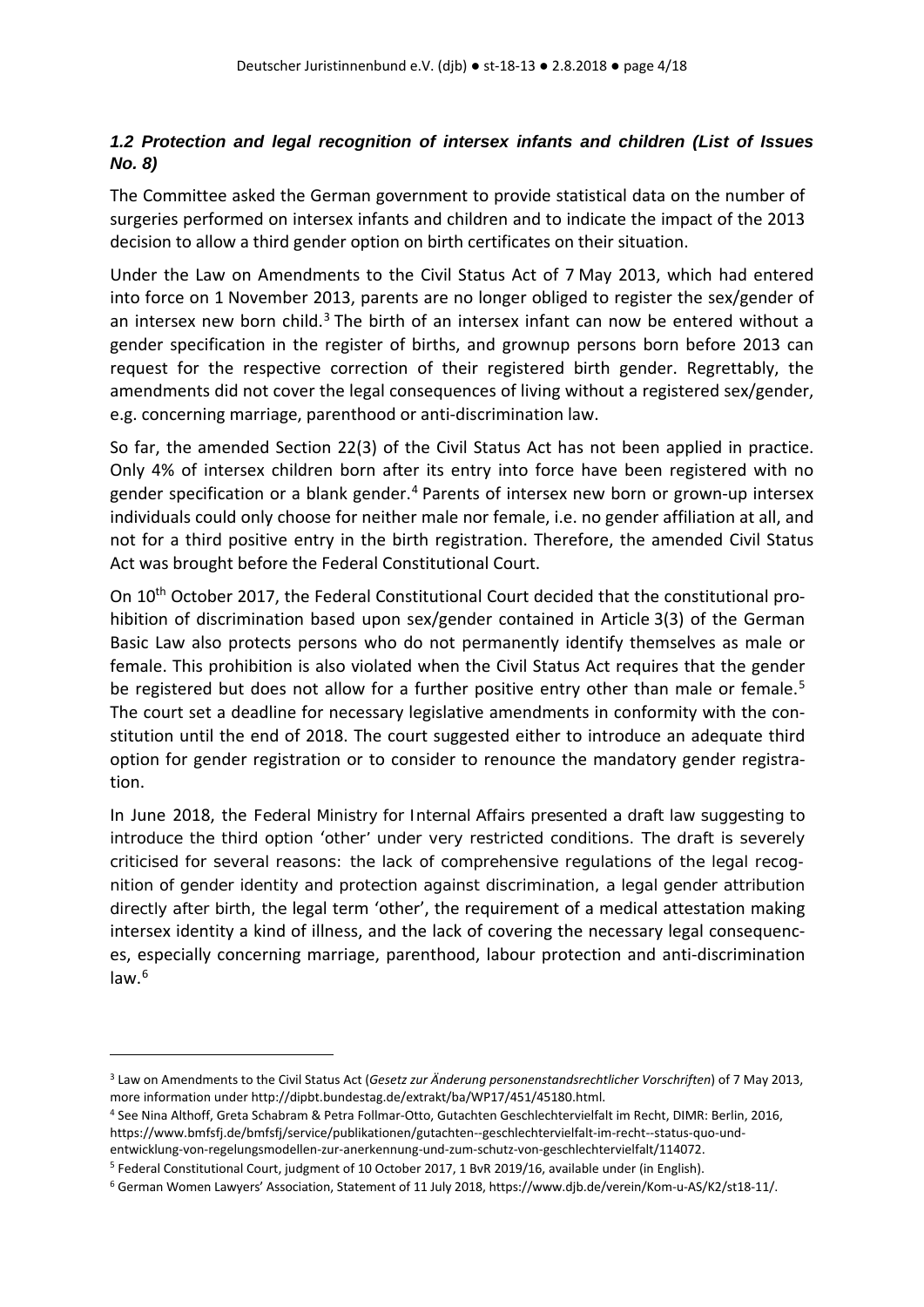Despite the fact that since 2013, parents, midwives and medical staff are no longer obliged to register the sex/gender of an intersex new born child as either male or female, the number of gender-confirming surgeries of infants and toddlers has not been decreasing in Ger-many.<sup>[7](#page-4-2)</sup> These surgeries are not medically indicated, they often lead to sterilisation and later loss of sexual pleasure, and they constitute a severe violation of the children's rights to bodily integrity and sexual and reproductive health.

In 2016, the Association of the Scientific Medical Societies published guidelines about dealing with 'Varities of Sex Development'.  $8$  These guidelines focus on the varieties of sex/gender development as enhancement for all persons involved, medical and psychological professionals, parents and society. Further, they highlight the overarching goals to empower and encourage parents to accept their child in its uniqueness and to enable the child to participate in decisions concerning its gender identity and its bodily integrity or to make these decisions itself. Unfortunately, these guidelines are not legally binding and obviously, they are not consented within the medical profession and among state authorities responsible for the well-being of children.

**The German Women Lawyers' Association recommends:**

- **a statute effectively implementing the 2017 decision of the Federal Constitutional Court and its consequences in all legal areas concerned;**
- **immediate and effective measures to guarantee children's rights to bodily integrity, the development of their own gender identity and sexual and reproductive health;**
- **the prohibition of gender-confirming surgeries of intersex infants and children to prevent grave bodily harm, except in case of medical indication.**

### <span id="page-4-0"></span>**2. EQUALITY BETWEEN MEN AND WOMEN (ARTICLE 3)**

### <span id="page-4-1"></span>*2.1 Persistent wage gap between women and men and higher poverty risk for women*

Women in Germany are suffering from above-average poverty and have less money and savings in every age group.

The gender pay gap remains at more than 20% in Germany, and this situation has not changed since 1995. After several weakening amendments, the Transparency in Wage Structures Act entered into force on 6 July 2017. It covers an individual entitlement to disclosure of information on the average monthly gross remuneration for equal work or work of equal value as well as internal company evaluation procedures and reporting obligations on gender equality and equal pay. But these provisions are fragmentary. First, on the level of application. The individual entitlement to disclosures exists only for employees in establishments that usually count more than 200 employees; the other provisions only encompass employers with more than 500 employees. $9$  But the majority of women is work-

<span id="page-4-2"></span><sup>&</sup>lt;sup>7</sup> Ute Klöppel, Zur Aktualität kosmetischer Operationen "uneindeutiger" Genitalien im Kindesalter (On the up-to-date nature of cosmetic surgeries of "ambiguous" genitals in childhood), 2016[, https://www.gender.hu](https://www.gender.hu-berlin.de/de/publikationen/gender-bulletins/bulletin-texte/texte-42/)[berlin.de/de/publikationen/gender-bulletins/bulletin-texte/texte-42/.](https://www.gender.hu-berlin.de/de/publikationen/gender-bulletins/bulletin-texte/texte-42/)

<span id="page-4-3"></span><sup>8</sup> Association of the Scientific Medical Societies in Germany, Varianten der Geschlechtsentwicklung (Varieties of Sex Development), 2016, available under https:/www.awmf.org/leitlinien/detail/II174-001.html.

<span id="page-4-4"></span><sup>9</sup> *Nota bene*, temporary workers arguably are excluded from the calculation.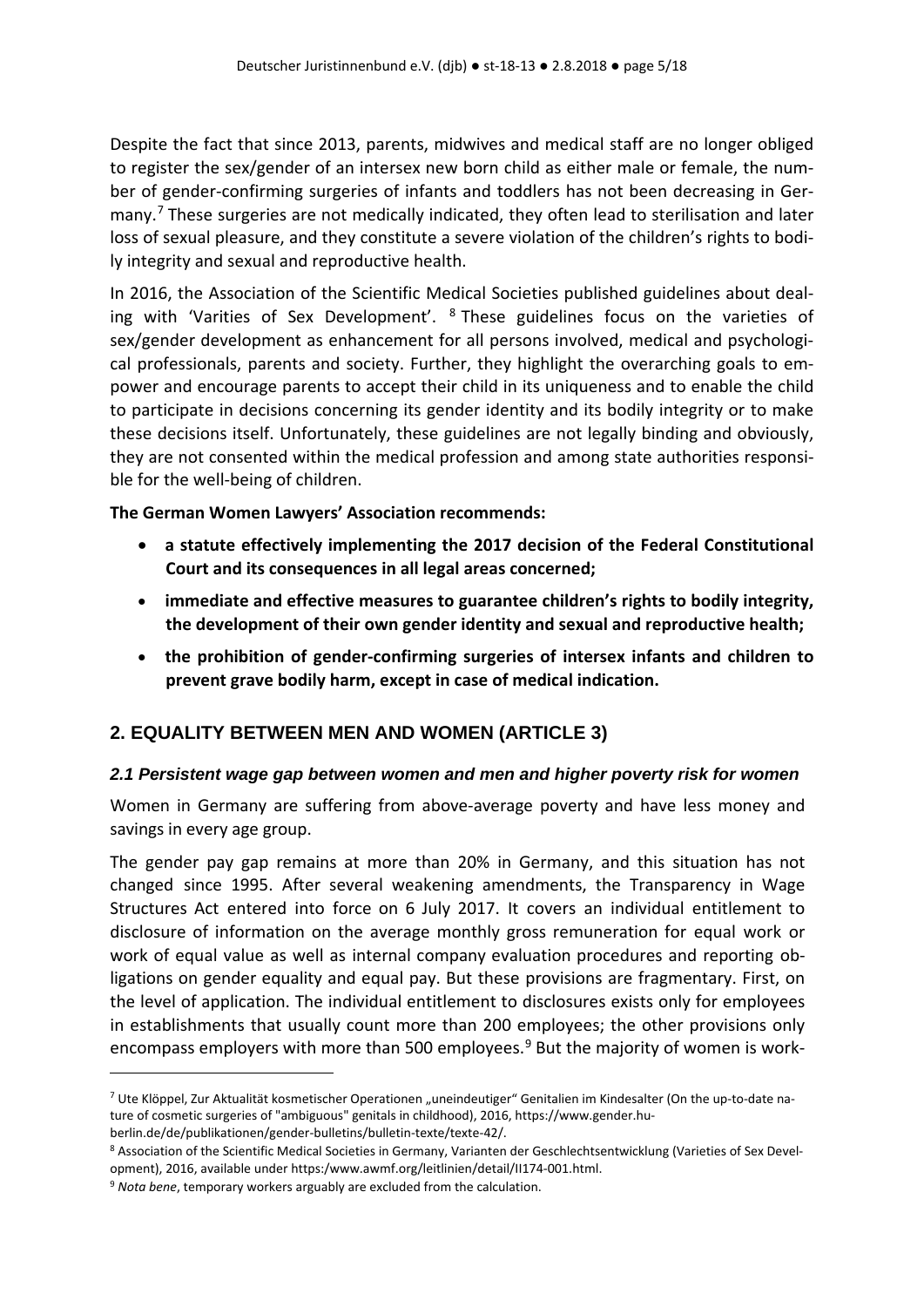ing in smaller establishments. Second, the provisions are not designed for effective implementation, as there are no effective sanctions in case of non-compliance with the reporting duties and the internal company evaluation procedures are not mandatory.

When exercising her rights under the Transparency in Wage Structures Act the female employee has to prove the 'equality' or 'equal value' of the work in question which is often nearly impossible. When a collective agreement applies, the employer is not obliged to provide information on the criteria and procedures of the wage-setting, but can just refer to the agreement although most sophisticated and often still gender-discriminatory job classifications set up by collective agreements are one well-known obstacle to equal pay.

The main problem is that the Transparency in Wage Structures Act itself does not cover any damages of pay discrimination. The employee has to take legal action under the General Act on Equal Treatment. This Act does not cover collective or class action such as the right of associations to start legal proceedings. The restriction to individual claims tackling structural problems (such as discriminatory structures of job classifications especially in collective agreements, gender-segregated labor markets, mostly female parttime work and gender stereotypes in the evaluation of 'female' work) and sex discrimination has been identified as one of the main obstacles to achieve gender equality time and again.

In 2017, the Federal Government decided to carry out an evaluation of the Statute on Pay Transparency in July 2019 – and do nothing until then. Given the obvious deficiencies of the statute, this cannot be accepted as an adequate approach.<sup>[10](#page-5-0)</sup>

The gender pay gap is increasingly leading to poverty among older women. Their average pensions from the statutory pension scheme are only half as high as average male pensions. Poverty of women in old age will without much doubt increase in the future. The most important cause of low self-acquired pensions for women can be found in the German pension system. The general pension level depends on the average income of all employees subject to social security contributions. Since women often earn less than average income and/or interrupt their employment for several years because of bringing up children or caring for relatives, their pensions are also significantly below average.

#### **The German Women Lawyers' Association recommends:**

- **immediate measures of the German state to effectively reduce the gender wage gap;**
- **the obligation of companies to check their remuneration systems for discrimination and, if necessary, to change them;**
- **measures to guarantee the effective application of the Transparency in Wage Structures Act and the actual access to justice for victims of pay discrimination on the grounds of sex/gender;**
- **measures to introduce collective or class action in cases of structural and persis-**

<span id="page-5-0"></span><sup>10</sup> See the Press Release of the German Women Lawyers' Association of 16 March 2018, [https://www.djb.de/verein/Kom-u-](https://www.djb.de/verein/Kom-u-AS/K1/pm18-11/)[AS/K1/pm18-11/.](https://www.djb.de/verein/Kom-u-AS/K1/pm18-11/)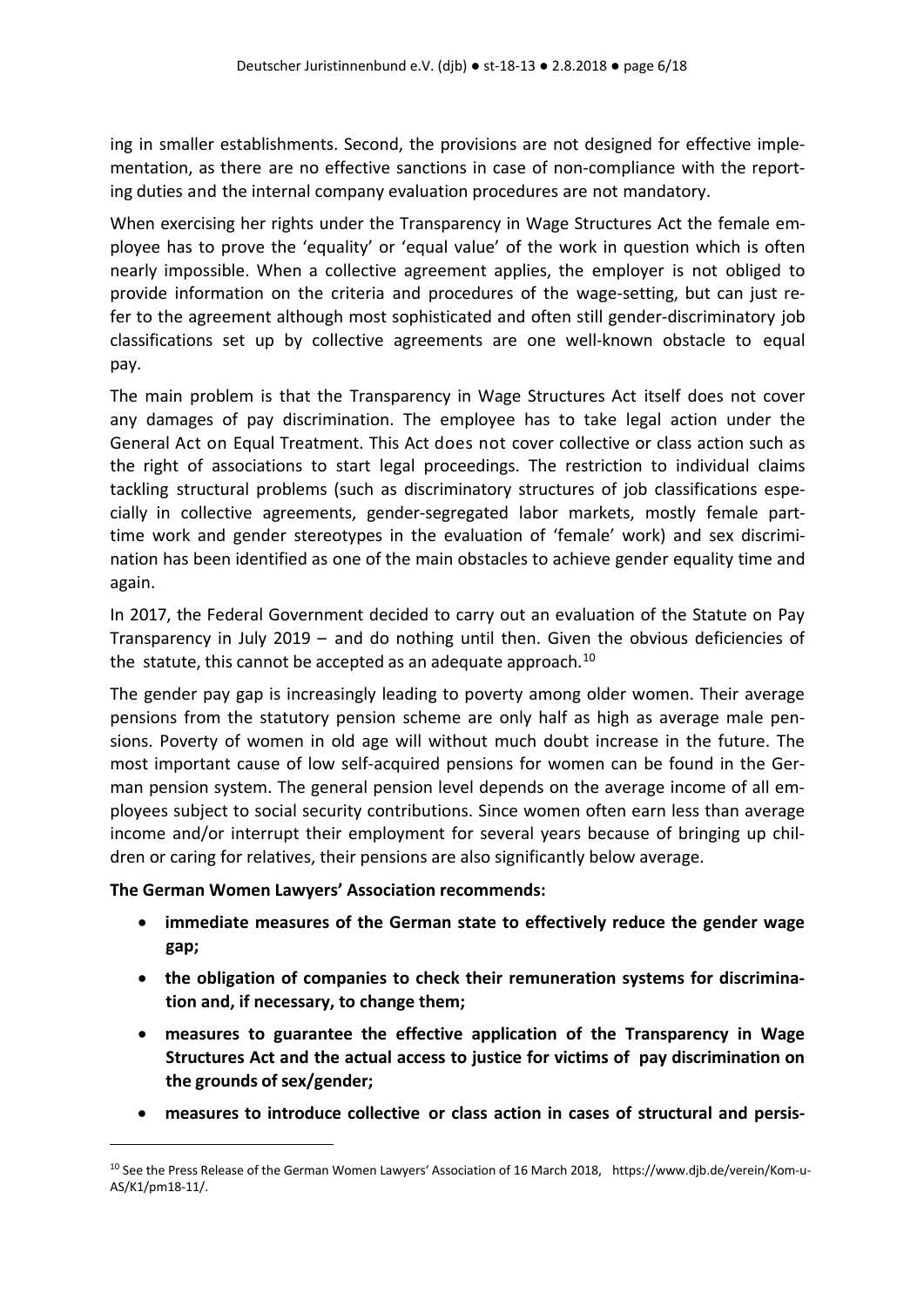**tent discrimination from which many companies unlawfully profit following the example of procedural innovation in the field of consumer protection;**

• **the statutory prohibition of incentives to dispense with sufficient individual old-age security provisions in social and tax law during the life course, analyse and identify reform options for the German pension system to end poverty of women in old age.** 

### <span id="page-6-0"></span>*2.2 Discriminatory stereotypes regarding the roles and responsibilities of women and men in the family and in society*

Gender stereotypes still have a heavy impact on life in Germany. The government does not have an all-round strategy towards overcoming traditional role models and there is no broad public discourse about the reasons for gender stereotyping and its persistence. The German state limits itself to a few individual measures to overcome stereotypes; i.e. so-called 'girl´s days' as an inefficient educational campaign. Instead of combating gender stereotyping, a policy of disincentives is pursued in Germany.

An obvious example for such a disincentive is the tax system in Germany. The method of income splitting based on joint income for married couples (known as marital splitting) as well as the non-contributory insurance for married partners with no or low income animates married women in many cases to stay at home or engage in marginal employment instead of participating in sufficient employment. These regulations not only reinforce traditional gender roles, but contradict the incentives in favor of an equal division of paid and unpaid work as a result of the design of parental allowance, introduced in 2007.

The Second Equality Report of the Federal Government stated a significant and persistent 'Gender Care Gap' in Germany.<sup>[11](#page-6-1)</sup> The redistribution of care responsibilities within the family remains a very remote goal.

Media also significantly contributes to the continuity of traditional gender stereotypes. Sexist advertising is still a serious problem with regard to the stereotyped depiction of women in the German media and in public spaces. The role of the German Advertising Standards Council controlling the advertising in Germany is very weak.

#### **The German Women Lawyers' Association recommends:**

- **the development of an education strategy comprising guidelines and monitoring mechanisms to eliminate discriminatory stereotypes against women in nurseries and schools, in training, at work and in public discourse;**
- **changing the social and tax system to eliminate disincentives to behave according to role model expectations;**
- **the introduction of measures to promote equal representation of women and men in the media;**
- **strengthening the competence and mandate of the German Advertising Standards Council to ensure adequate sanctions against discriminatory gender stereotypes.**

<span id="page-6-1"></span><sup>11</sup> Bundesministerium für Familie, Senioren, Frauen und Jugend (2017) *Zweiter Gleichstellungsbericht der Bundesregierung* (Second Equality Report of the Federal Government), p. 102, available unde[r https://www.gleichstellungsbericht.de/.](https://www.gleichstellungsbericht.de/)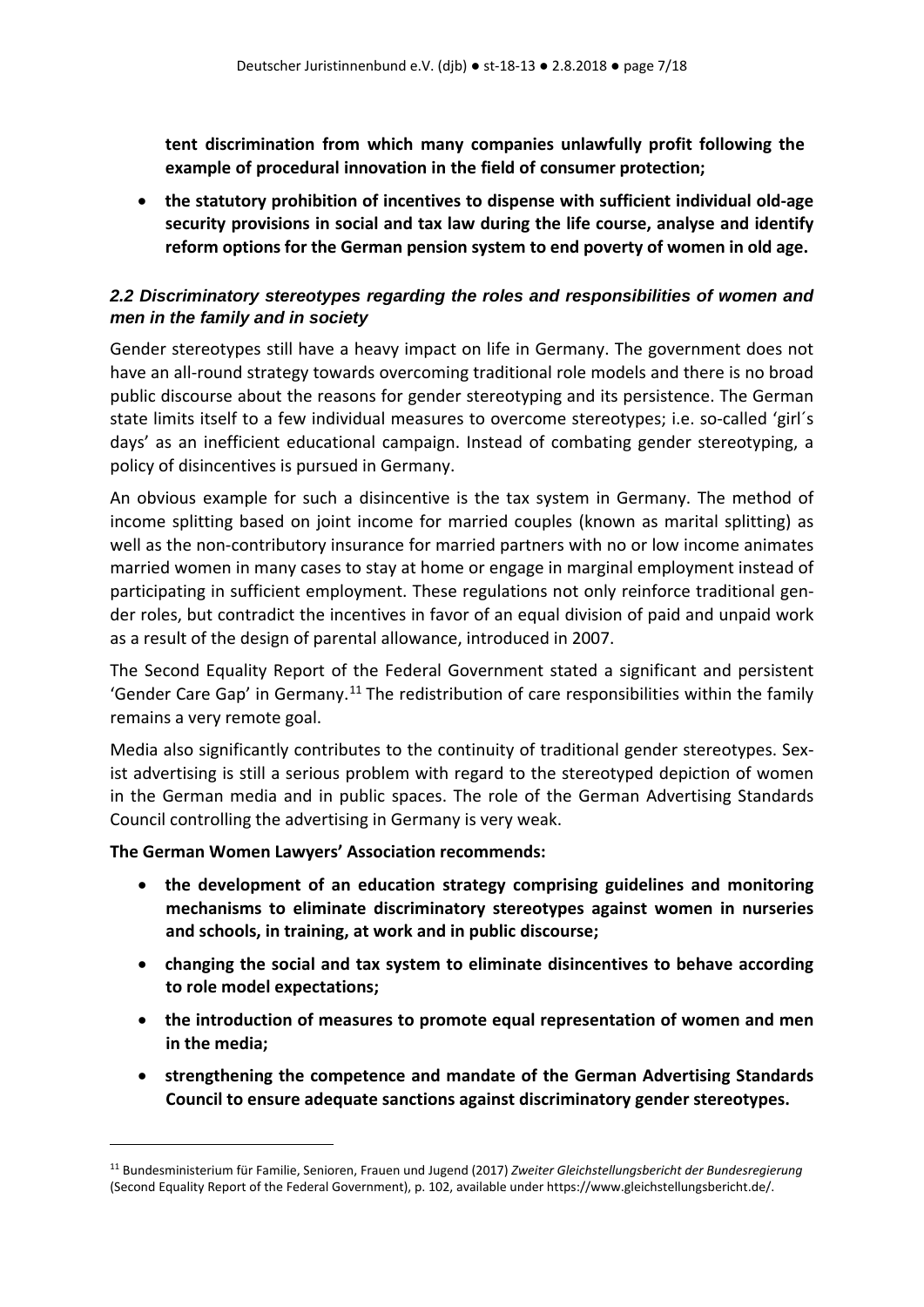### <span id="page-7-0"></span>*2.3 Work-Life balance and reintegration after parental leave (Recommendations of the Committee No. 16)*

It remains very important to continue to expand the offer of child care facilities, especially for children from the age of three months. The qualification of child educators has to be improved and their wages have to be increased to a decent income. The estimated number of missing childcare/nursery places with adequate quality standards was 300 000 in 2017, es-pecially for children under 3 years in urban and rural areas.<sup>[12](#page-7-2)</sup> The closing hours of elementary schools and kindergartens at noon or in the early afternoon are rarely compatible with fastidious jobs. Especially in Western and South Germany, the aforementioned facts combined with the lack of school canteens oblige parents (and to a large extend it is the "moth-ers' job") to either choose precarious small part time jobs<sup>[13](#page-7-3)</sup> or to completely opt out of the regular labor market for many years or forever and thus, jeopardize the rights of Art. 6 and 7 of the covenant.

#### **The German Women Lawyers' Association recommends:**

- **strengthening of flexibility of working conditions and the adaptability to concrete family needs (flexible time, home office, holiday/sickness breaks), guaranteed by law;**
- **legislative incentives for private companies and guarantees in the public sector;**
- **strengthening of child care facilities, nurseries, all day schools with pedagogicqualitative facilities and canteens, financed by public subsidies;**
- **changing the tax system and repeal marital splitting to end the one-earner-model and stop disadvantaging double income when it comes to taxes;**
- **introducing the right to return to full-time and, for workers who have not been employed full-time before, the right to extend their working hours up to full-time if such work volume is available, both regardless of the size of the company and the employer's approval;**
- **effective persecution of direct and indirect discrimination on the grounds of family and parental status at the working place, i.a. by widening the competences of the Federal Equality Agency (ADS).**

### <span id="page-7-1"></span>*2.4 Representation of women in decision-making positions (Recommendations of the Committee No. 9, List of Issues No. 9)*

The Committee asked the German government to provide information on the implementation of the Act on the Equal Participation of Women and Men in Executive Positions in the Private Sector and Public Service (2015) and to include updated statistical data on women's representation in decision-making positions in both the public and private sectors.

<span id="page-7-2"></span><sup>&</sup>lt;sup>12</sup> See press release of the German Economic Institute in Cologne, 2017 : lin[k https://www.iwkoeln.de/presse/iw](https://www.iwkoeln.de/presse/iw-nachrichten/beitrag/wido-geis-kinderbetreuung-kita-ausbau-haelt-nicht-schritt-355390.html)[nachrichten/beitrag/wido-geis-kinderbetreuung-kita-ausbau-haelt-nicht-schritt-355390.html.](https://www.iwkoeln.de/presse/iw-nachrichten/beitrag/wido-geis-kinderbetreuung-kita-ausbau-haelt-nicht-schritt-355390.html)

<span id="page-7-3"></span><sup>&</sup>lt;sup>13</sup> Se[e http://www.oecd.org/els/dare-to-share-germany-s-experience-promoting-equal-partnership-in-families-](http://www.oecd.org/els/dare-to-share-germany-s-experience-promoting-equal-partnership-in-families-9789264259157-en.htm)[9789264259157-en.htm.](http://www.oecd.org/els/dare-to-share-germany-s-experience-promoting-equal-partnership-in-families-9789264259157-en.htm)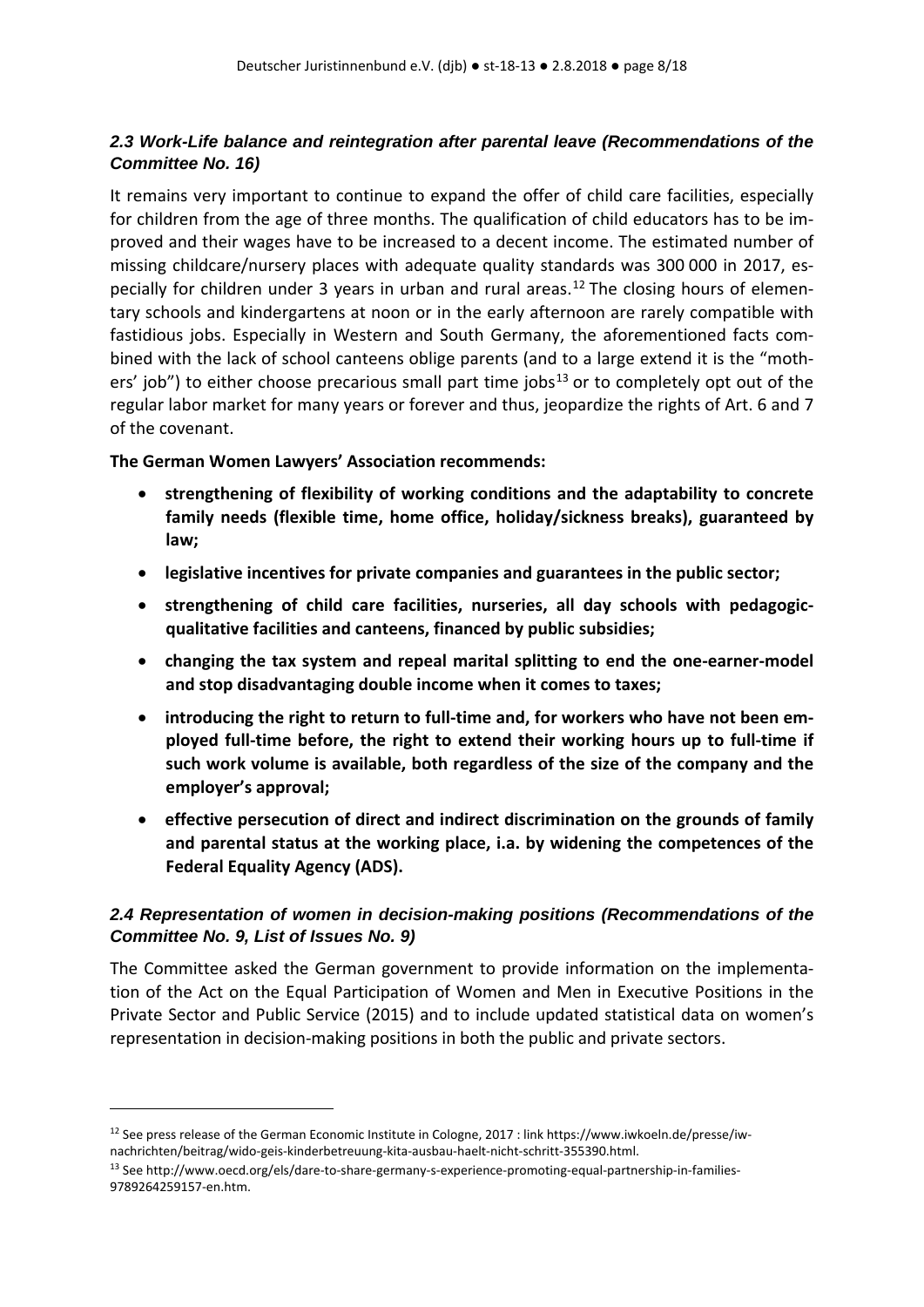According to an actual study by the German Institute for Economic Research (DIW), only 24.6% of the supervisory/administrative board members and 8.1% of the executive board members of the 200 largest companies in Germany are female (by the end of 2017).<sup>[14](#page-8-0)</sup> In 68.5% of these companies, there is still no woman on the executive board at all.

Since 2016, the above-mentioned Act on the Equal Participation provides for a statutory 30 % gender quota for supervisory boards of all private companies that are listed and subject to full co-determination. In case of non-compliance, the election is void and the seat designated for a member of the under-represented gender remains vacant. Unfortunately, this binding statutory gender quota covers no more than 108 companies in Germany fulfilling the requirement of being listed and subject to full co-determination.

Further, the Act covers the obligation of 2.500 to 3.500 private companies which are listed or fully co-determined to set themselves target gender quotas, but without any effective sanctions. It is not surprising that ¾ of all MDax-listed companies set themselves a 0% gender quota regarding their executive boards for the first period until 30 June 2017.[15](#page-8-1) A study conducted by the German Women Lawyers' Association in 2017 found an alarmingly relaxed attitude of private companies towards target gender quotas, one third of the DAX 30 companies set a target gender quota of 0% for their boards.<sup>[16](#page-8-2)</sup>

Time and again, the German Women Lawyers' Association has suggested the introduction of binding statutory gender quotas and effective sanctions, such as the invalidity of resolutions of the respective board and corporate tax disadvantages.<sup>[17](#page-8-3)</sup> In January 2018, seventeen women's organizations (including the German Women Lawyers' Association) launched their renewed Berlin declaration claiming for the expansion of the statutory binding 30% gender quota to all listed or co-determinated companies as well as the introduction of a statutory 30% gender quota for executive board and higher management positions for women and for effective sanctions.<sup>[18](#page-8-4)</sup> Such sanctions should include the annulment of elections, the substitute appointment by courts, the annulment of decisions, severe fines and public naming and shaming.

**The German Women Lawyers' Association recommends:**

- **measures of the German state to effectively combat discrimination on the grounds of sex/gender in leading positions in the private sector, especially by introducing a statutory binding 30% gender quota for executive boards and higher management positions covering all larger (listed or co-determinated) private companies, accompanied by smart and effective sanctions for non-compliance;**
- **further measures to enhance equal representation in leading positions in the private sector, e.g. offering strong incentives for corporate strategies furthering gender equality and combatting discrimination or launching public awareness-**

https://www.djb.de/static/common/download.php/save/2334/180206\_Studie%20Aktion%C3%A4rinnen\_aktuell.pdf.<br><sup>18</sup> Available under https://www.djb.de/st-pm/pm/pm18-04/.

<span id="page-8-0"></span><sup>&</sup>lt;sup>14</sup> German Institute for Economic Research (DIW), Women Executives Barometer 2018, available under

<span id="page-8-1"></span><sup>&</sup>lt;sup>15</sup> See [http://www.spiegel.de/karriere/frauenquote-in-mdax-unternehmen-keine-weiblichen-vorstaende-a-1135060.html.](http://www.spiegel.de/karriere/frauenquote-in-mdax-unternehmen-keine-weiblichen-vorstaende-a-1135060.html)<br><sup>16</sup> German Women Lawyers' Association, Aktionärinnen fordern Gleichberechtigung – 2017,

<span id="page-8-3"></span><span id="page-8-2"></span>[https://www.djb.de/static/common/download.php/save/2334/180206\\_Studie%20Aktion%C3%A4rinnen\\_aktuell.pdf.](https://www.djb.de/static/common/download.php/save/2334/180206_Studie%20Aktion%C3%A4rinnen_aktuell.pdf)  <sup>17</sup> German Women Lawyers' Association, Aktionärinnen fordern Gleichberechtigung – 2017,

<span id="page-8-4"></span>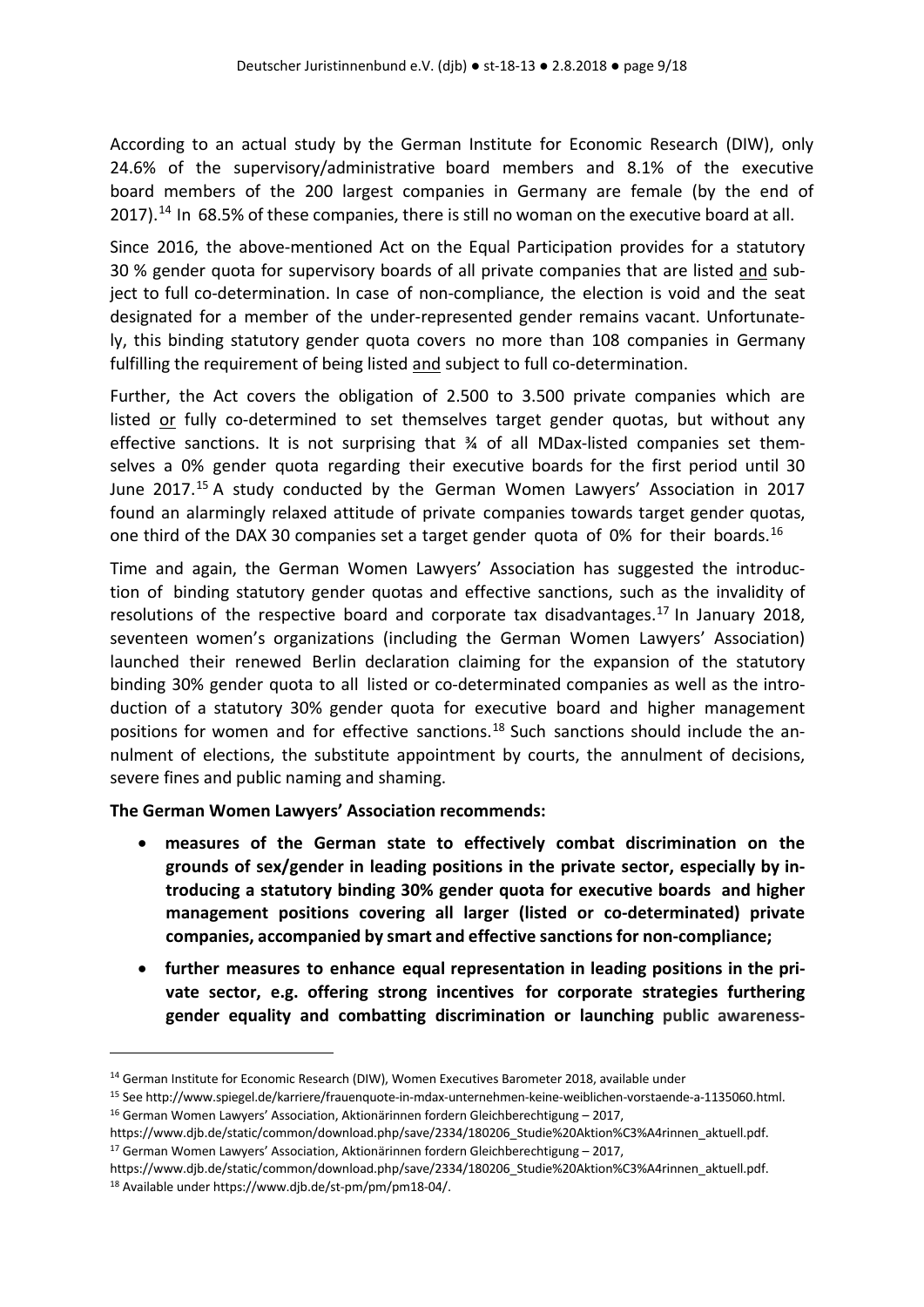**raising campaigns on gender balanced leadership;**

• **information of the German state on effective measures to change corporate culture, by e.g. developing and implementing the leadership "pipeline" and providing for a female talent pool with an appropriate budget or by training the (top) management on the impact of gender related stereotypes, the legal framework of anti-discrimination and the possibility of positive actions.** 

### <span id="page-9-0"></span>**3. RIGHT OF FAMILIES, MOTHERS, CHILDREN AND YOUNG PEOPLE TO PRO-TECTION AND ASSISTANCE (ARTICLE 10)**

### <span id="page-9-1"></span>*3.1 Domestic and other forms of violence against women and girls (Recommendations of the Committee No. 23)*

So-called domestic violence, violence in close social relationships and especially violence by (ex)partners remains a severe problem in Germany. 35% of all women have been victims of physical and/or sexual violence since their 15th birthday, mostly by their intimate partners (22%), relatives or close friends. In 2016, 357 women suffered life-threatening attacks from their (ex)partners for the main reason that they had left or wanted to leave the (mostly abusive) relationship. 149 of them were killed.

Concerning gender-based violence, there is a significant gap between legislation and legal practices. When a man kills or tries to kill his intimate (ex)partner because she terminated or wanted to terminate a (mostly abusive) relationship, judges, including some of the federal courts, base their rulings on the idea that the perpetrator hurts himself by killing the person that 'he didn't want to lose' with very modest punishments as a result.<sup>[19](#page-9-2)</sup>

In 2017, the criminal law on sexual offences was thoroughly amended, introducing the concept of 'No means no' and thus, focusing on the (lack of) consent to sexual interaction rather than stereotyped expectations concerning the behavior of the victim ('fight or flight'). But many court proceedings are still dominated by gender stereotyping, rape myths and secondary victimization. When it comes to sexual assaults or sexualized violence after prior intimacy, the effectiveness of prosecution particularly suffers from stereotyped victim blaming, minor penalties or termination of the proceedings. Courts regularly impose lower sentences for acts of sexual assault committed within or after an intimate relationship.<sup>[20](#page-9-3)</sup> Also, legislation on the prosecution of stalking and on combating domestic violence has not led to an improvement of the situation of victims of domestic violence in reality.<sup>[21](#page-9-4)</sup>

The Committee has encouraged the German government in its Concluding Observations regarding the Fifth Periodic Report of Germany (para 23) to continue assessing the implemen-

<span id="page-9-2"></span><sup>19</sup> While so-called honour killings by Muslim or Arab perpetrators are severely punished (life-sentence), many *white* German perpetrators benefit from judges' empathy for 'abandoned' husbands/partners and a cultural understanding of spouse or partner killings as domestic tragedies rather than gender-based violence and emanations of patriarchal culture. For a comparative analysis of German criminal court judgments on lethal domestic violence see Lena Foljanty & Ulrike Lembke, Die Konstruktion des Anderen in der "Ehrenmord"-Rechtsprechung, in: Kritische Justiz 2014, S. 298–315.

<span id="page-9-3"></span><sup>&</sup>lt;sup>20</sup> See German Women Lawyers' Association, Detailed statement on the effective implementation of the Istanbul Convention of 29 January 2018, https://www.djb.de/verein/Kom-u-AS/K6/st18-02/.

<span id="page-9-4"></span><sup>&</sup>lt;sup>21</sup> For further information see the CEDAW Alliance of civil society organizations in Germany, CEDAW Alternative Report, 2017, pp. 18ff, available under https://www.frauenrat.de/cedaw-allianz/.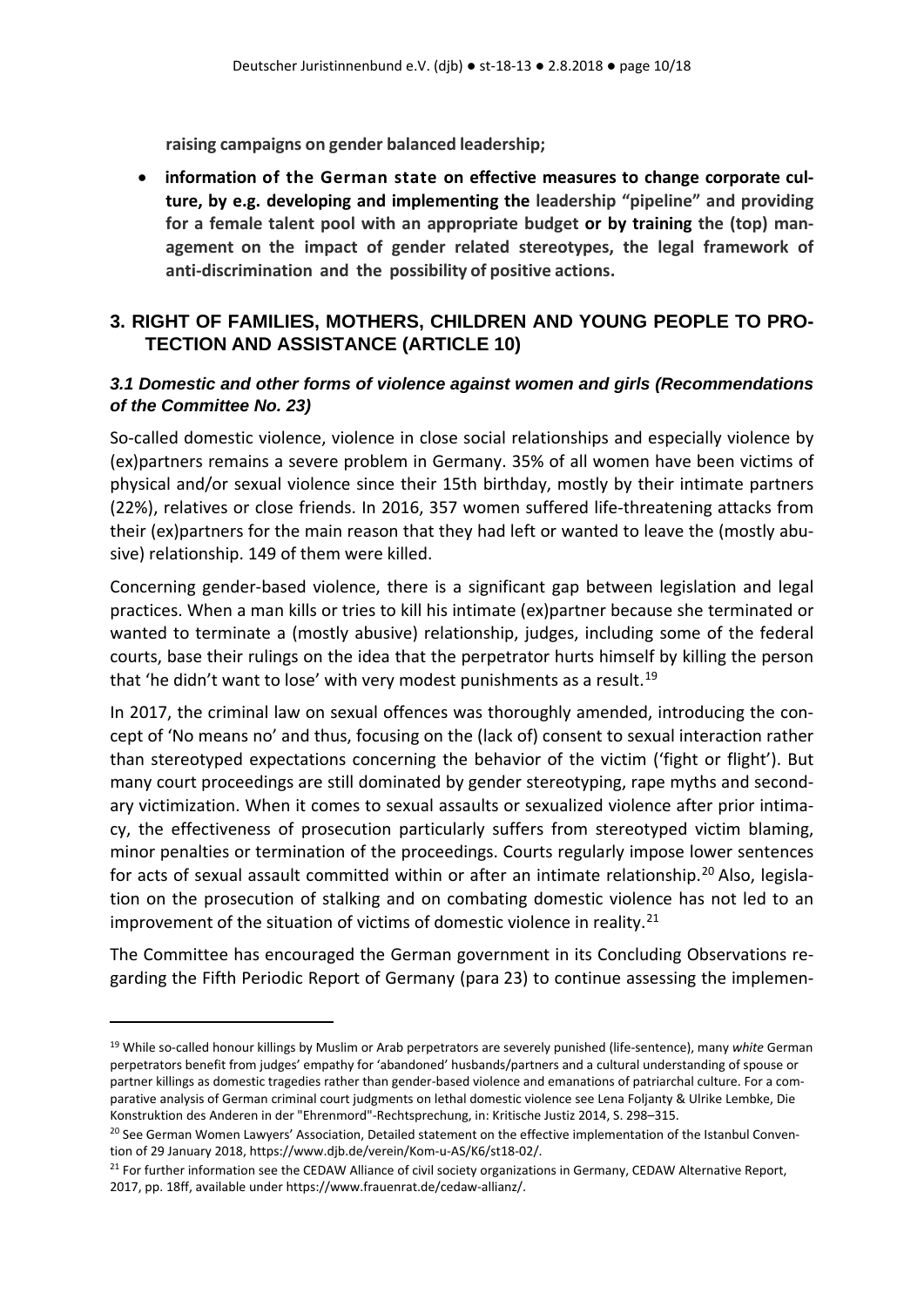tation of various measures and plans on the incidence of violence against women. The studies and statistics mentioned in the Sixth Periodic Report (2.1), however, do not meet the Committee's requirements. For example, police crime statistics only make gender-specific distinctions in the case of suspects and between selected offences in the case of victims. Furthermore, the perpetrator-victim relationship is only recorded for selected offences.<sup>22</sup>

#### **The German Women Lawyers' Association recommends:**

- **the effective implementation of legislation to prevent, combat and prosecute gender-based violence – especially measures to bring about fundamental legal and cultural change, e.g. measures to improve the professional understanding of genderbased violence for judges and other law enforcement personnel, specific education measures, public awareness raising etc.;**
- **the collection of comprehensive data on violence against women and domestic violence which is generally accessible and the guarantee and promotion of appropriate research through cooperation between state authorities and support systems and the provision of appropriate means.**

### <span id="page-10-0"></span>*3.2 Cruel treatment of female rape victims in court proceedings*

The very few victims of sexual violence whose cases went to criminal courts, report harmful proceedings in and before trial: gender stereotypes, rape myths, blaming the victim, secondary victimization, little knowledge about sexual violence and its consequences or about different manifestations of trauma, and obstructions to the work of the legal counsel to whose support they are entitled.

In many criminal courts, victims' legal counsels are denied access to the case files. This violation of legal counsels' statutory rights is justified with the unfounded allegation that the counsels would 'prepare' the victim-witnesses<sup>[23](#page-10-2)</sup>, slandering the victims and their legal counsels alike. In addition, this violation of statutory rights can hardly be brought before a higher court due to criminal procedural law.

Another example to illustrate the harmful proceedings is the cruel and degrading treatment a female rape victim faced on request of the defence and approved by the court which cannot be justified under the presumption of innocence nor any other right of the accused: In 2014, a severely drunk woman was raped several times and in several ways by two men who recorded their rape actions in detail. Due to her drunkenness, the victim's recollection of the rape was severely impaired. Although the recording was found on the smartphone of one of the perpetrators which established more than sufficient proof, the court ordered the rape victim to watch the recording in court on request of the defence. This had to be interrupted for several times because the victim needed urgent psychological support. Although it was obvious that the victim's memory would not return and that the victim became severely retraumatized by watching the recording, the judge did not terminate the obviously needless

<span id="page-10-1"></span><sup>&</sup>lt;sup>22</sup> See German Women Lawyers' Association, Detailed statement on the effective implementation of the Istanbul Convention of 29 January 2018, [https://www.djb.de/verein/Kom-u-AS/K6/st18-02/.](https://www.djb.de/verein/Kom-u-AS/K6/st18-02/)

<span id="page-10-2"></span><sup>&</sup>lt;sup>23</sup> Higher Regional Court of Hamburg, judgment of 24 October 2014, 1 Ws 110/14, and judgment of 24 November 2014, 1 Ws 120/14; of a (slightly) different opinion: Regional Court of Leipzig, judgment of 12 August 2015, 1 Qs 195/15.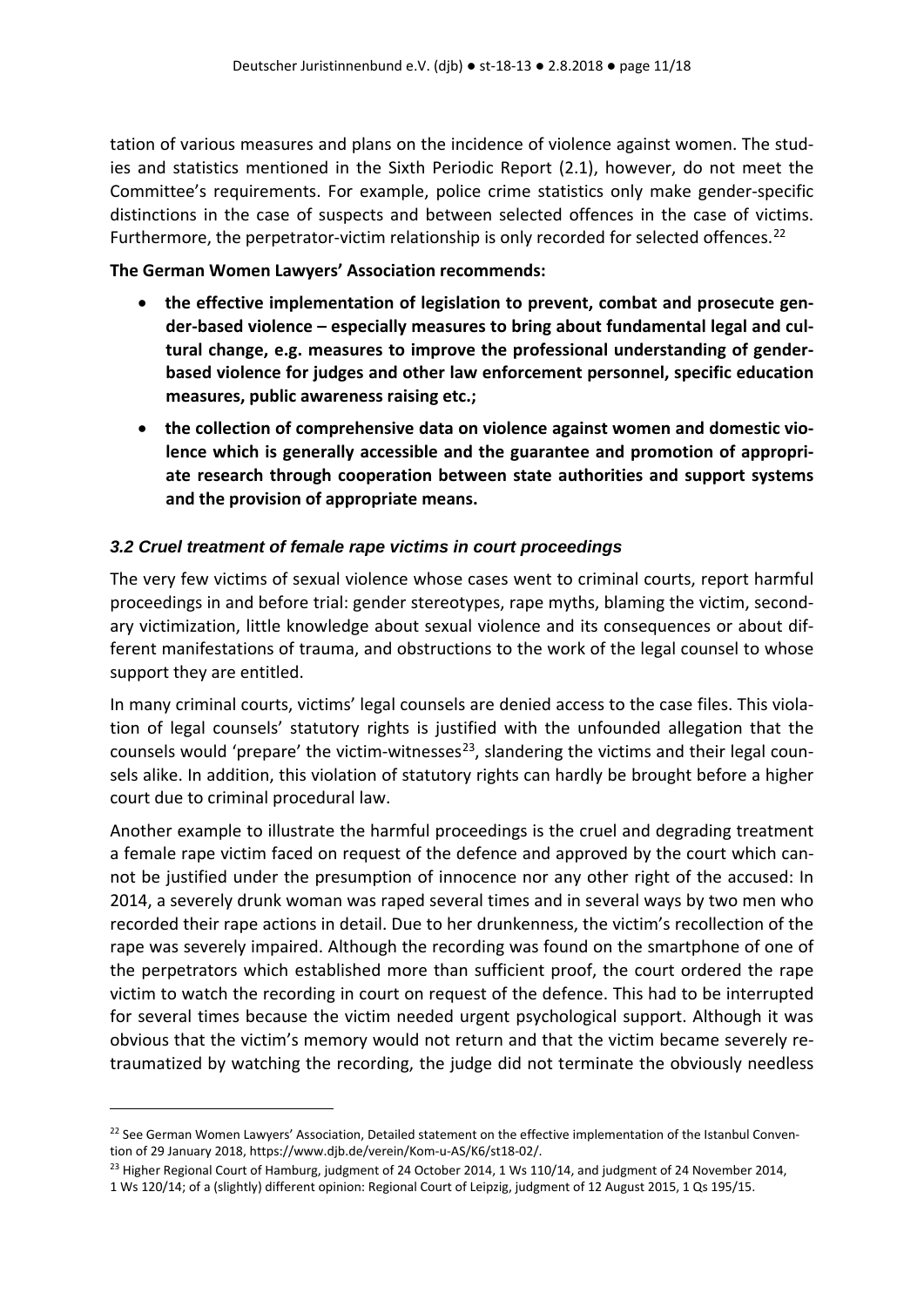torture for the victim but made her watch the full recording. Afterwards, the regional court of Münster<sup>[24](#page-11-1)</sup> decided upon an unusual high amount of compensation for the victim to be paid by the perpetrators stating that it was obviously unnecessary to insist on the showing of the recording and that severe additional harm and trauma was caused to the victim. The judge who decided upon the defence's proposal was neither ordered to pay a compensa-tion<sup>[25](#page-11-2)</sup> nor faced any other legal consequences of his decision to make the victim watch the recording despite the obvious consequences for her.

#### **The German Women Lawyers' Association recommends:**

• **immediate and effective measures to abolish cruel and degrading treatment of rape victims in criminal proceedings, to hold judges accountable for such treatment, and to safeguard the statutory rights of victims' legal counsels.**

### <span id="page-11-0"></span>*3.3 Digital violence against women (hate speech and cyber harassment)*

Digital violence has become a major problem in Germany. Especially persons supporting refugees and defending migration rights are subjected to hate speech, insults, defamations, rape threats and death threats. Moreover, there is an increasing number of cyber feminists, women's rights advocates, gender equality activists or just critical female journalists who are victims of repeated and long-lasting digital violence. This does not only harm the women addressed but gravely endangers democracy and the freedom of speech for everybody, especially minorities. Another form of digital violence against women is the continuance of domestic or ex-partner violence by digital means, including cyber harassment, defamations in digital public, cyber stalking, revenge porn and others.<sup>[26](#page-11-3)</sup>

The German Penal Code does not cover digital violence explicitly, and generally, it does not cover non-physical violence. Some criminal law remedies could be used to combat digital violence, such as libel, slander, threatening, stalking or anti-porn laws (revenge porn). But prosecuting state authorities very often do not apply the appropriate laws due to a misunderstanding of digital violence as a private matter or due to examining freedom of speech in sole favor of the perpetrator and not the victim and ignoring the victim's fundamental rights as well as questions of discrimination. The same is true for most efforts to tackle digital violence by media law remedies and, moreover, the costs of litigation are a severe obstacle for the victims' access to justice. The above-mentioned introduction of a possibility of group action and anti-discrimination organizations' standing in court could diminish these obstacles.[27](#page-11-4)

<span id="page-11-1"></span><sup>&</sup>lt;sup>24</sup> Regional Court of Münster, judgment of 7 December 2017, 02 O 229/17,

[http://www.justiz.nrw.de/nrwe/lgs/muenster/lg\\_muenster/j2017/02\\_O\\_229\\_17\\_Teil\\_Versaeumnis\\_und\\_Schlussurteil\\_201](http://www.justiz.nrw.de/nrwe/lgs/muenster/lg_muenster/j2017/02_O_229_17_Teil_Versaeumnis_und_Schlussurteil_20171207.html)

[<sup>71207.</sup>html.](http://www.justiz.nrw.de/nrwe/lgs/muenster/lg_muenster/j2017/02_O_229_17_Teil_Versaeumnis_und_Schlussurteil_20171207.html)<br> $25$  The perpetrators have claimed sudden insolvency and not paid until today.

<span id="page-11-3"></span><span id="page-11-2"></span><sup>&</sup>lt;sup>26</sup> For different forms of appearance and extent of digital violence against women see bff, Fachberatungsstellen und die Digitalisierung geschlechtsspezifischer Gewalt, Oktober 2017[, https://www.frauen-gegen-gewalt.de/aktuelle-studien-und](https://www.frauen-gegen-gewalt.de/aktuelle-studien-und-veroeffentlichungen.html)[veroeffentlichungen.html.](https://www.frauen-gegen-gewalt.de/aktuelle-studien-und-veroeffentlichungen.html) 

<span id="page-11-4"></span><sup>&</sup>lt;sup>27</sup> See Ulrike Lembke, Kollektive Rechtsmobilisierung gegen digitale Gewalt, E-Paper 2018[, https://www.gwi](https://www.gwi-boell.de/de/2018/01/09/kollektive-rechtsmobilisierung-gegen-digitale-gewalt)[boell.de/de/2018/01/09/kollektive-rechtsmobilisierung-gegen-digitale-gewalt.](https://www.gwi-boell.de/de/2018/01/09/kollektive-rechtsmobilisierung-gegen-digitale-gewalt)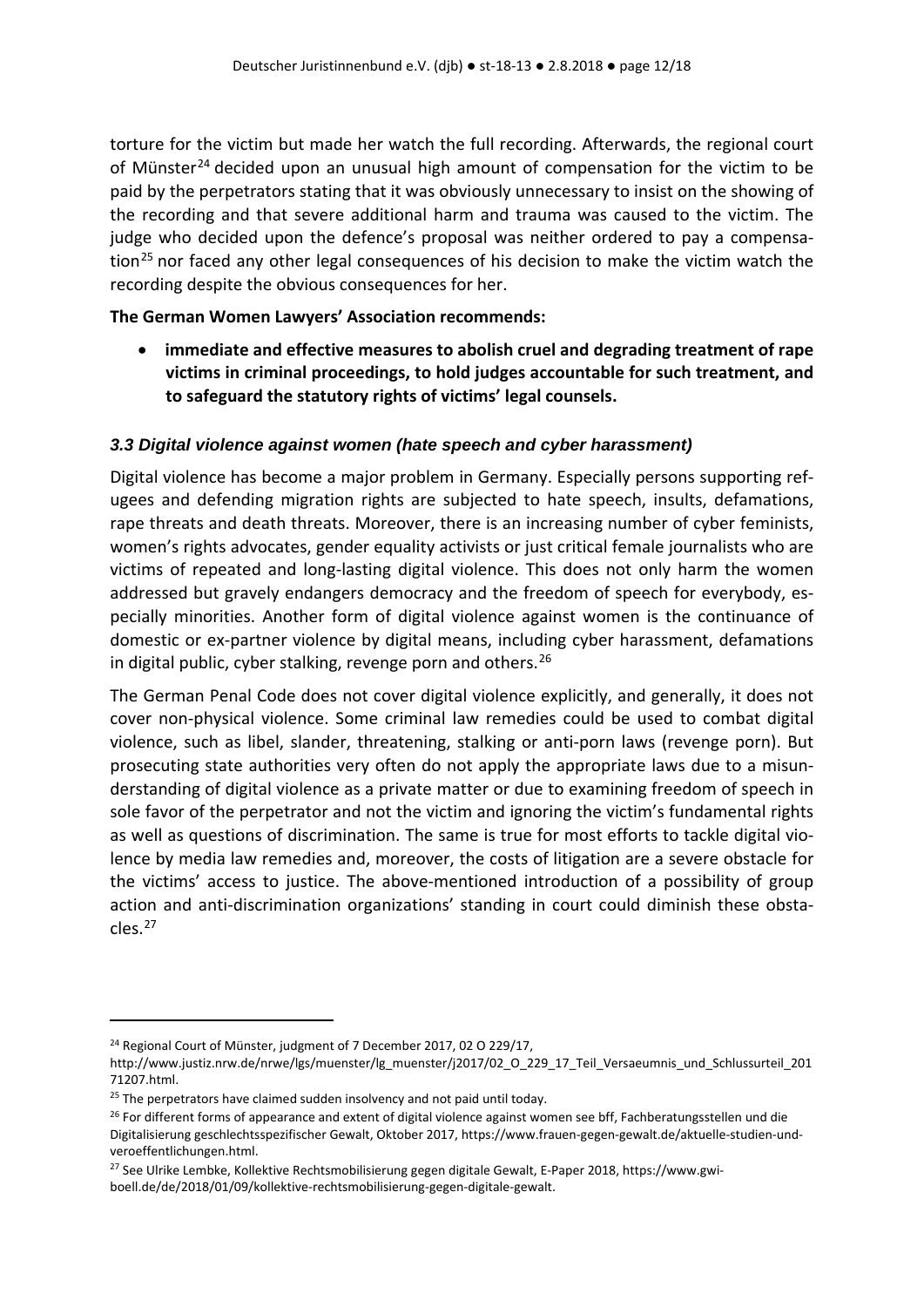- **measures to effectively combat gender-based digital violence, especially amendments to criminal law to cover psychological violence with severe consequences and any measures to improve the criminal and the media law enforcement;**
- **furthering the understanding of gender-based violence as a human rights issue in national jurisdiction and law enforcement;**
- **the introduction of a right of group action by women's and other non-governmental organizations to bring cases of gender-based violence before the courts.**

#### <span id="page-12-0"></span>*3.4 Sufficient funding for women's shelters and support structures*

Battered women's shelters and support structures for victims of gender-based violence such as counselling centers are in permanent lack of sufficient funding. Women's shelters are not able to offer refuge for all women and girls in need of protection. Victims of gender-based violence suffer from long waiting periods when seeking support such as counselling or therapy. And the vast majority of shelters and support structures are not generally accessible, especially not for women with disabilities or women without a more permanent residence status. The funding of women's shelters and support structures for victims of gender-based violence is based upon a confusing mix of social assistance benefits, individual payments, state and local funding, awarded fines and private donations.<sup>[28](#page-12-1)</sup>

In their coalition agreements, the parties to the new government announced to spend considerable sums for the better funding of women's shelters and support structures. But there is no concrete action except the denial of need, and the structural obstacles to sufficient and reliable funding remain unaddressed. Persistent constitutional law questions concerning the permissible relationship between federal, state and local funding are not answered. Conceptions for major funding by social assistance benefits paid for individual victims seeking refuge or support make it impossible to develop reliable support structures or any planning security. And the main obstacle for dependable support and shelter is the legally unfounded idea that shelter and support for victims of gender-based violence would be a voluntary and not mandatory state task.

#### **The German Women Lawyers' Association recommends:**

- **sufficient and reliable funding for women's shelters and support structures for victims of gender-based violence;**
- **the replacement of individualized funding based upon social assistance benefits by models of general, long-term and sustainable funding;**
- **the guarantee of access to shelters and support structures for all women including women with disabilities or health issues, migrant and refugee women, women without (permanent) residence status, poor or homeless women and women with children.**

<span id="page-12-1"></span><sup>&</sup>lt;sup>28</sup> See German Women Lawyers' Association, Detailed statement on the effective implementation of the Istanbul Convention of 29 January 2018, https://www.djb.de/verein/Kom-u-AS/K6/st18-02/.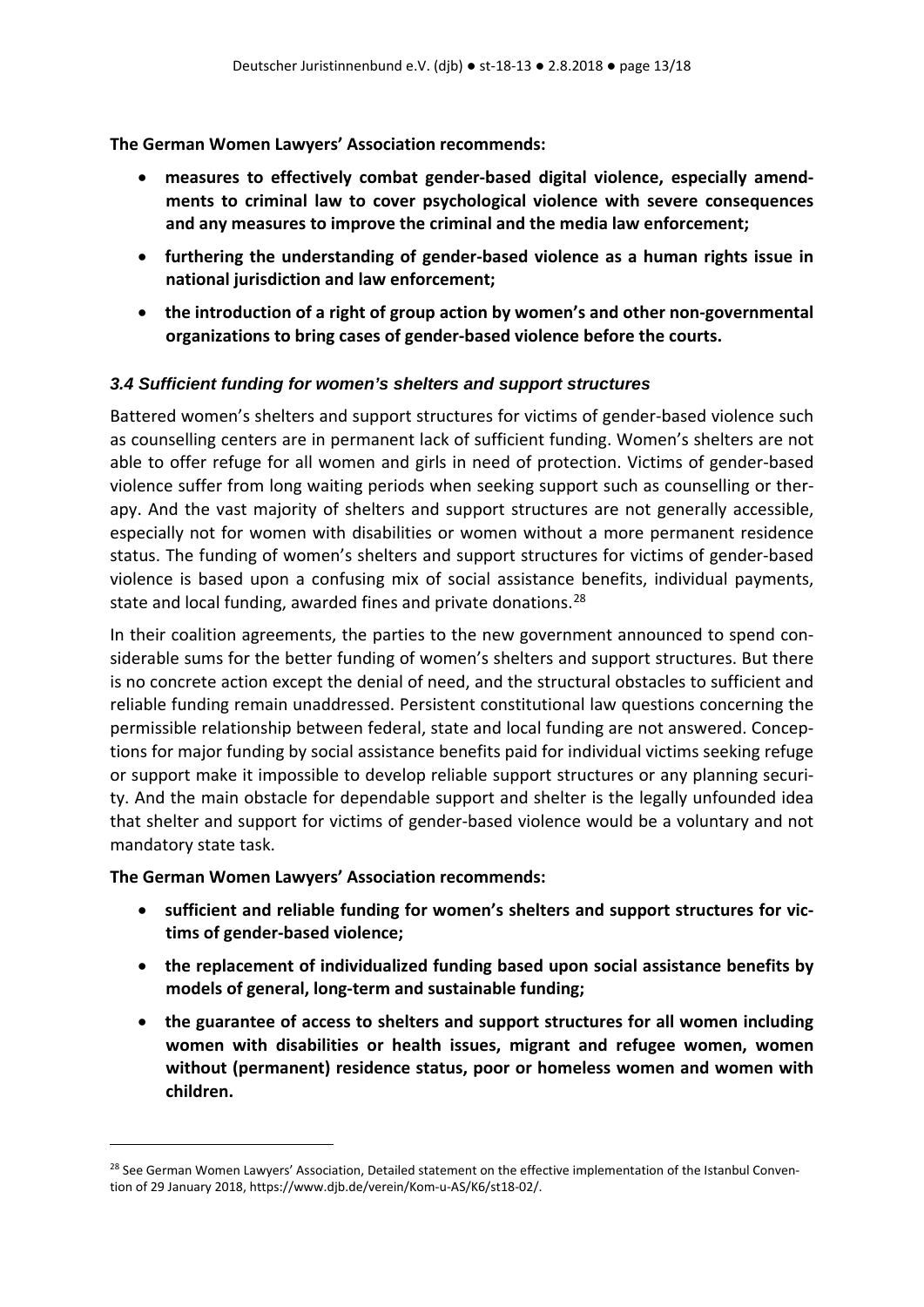## <span id="page-13-0"></span>**4. RIGHT TO HEALTH (ARTICLE 12)**

### <span id="page-13-1"></span>*4.1 Criminalization of objective information on safe and legal abortion (General Comment No. 22)*

In its General Comment No. 22, the Committee pointed out that the right to reproductive health includes unhindered access to a whole range of health facilities, goods, services and information (para 5). Health facilities, goods, information and services related to reproductive health care should be accessible to all individuals and groups without discrimination and free from barriers, including information accessibility (para 15). Information accessibility includes the right to seek, receive and disseminate information concerning reproductive health issues, and the right of all individuals to evidence-based information on all aspects of reproductive health, including, among many others, safe abortion and post-abortion care (para 18).

Under Section 219a of the German Penal Code, any 'advertisement' for (legal or illegal) abortion constitutes a criminal offence. Regrettably, this includes the objective information provided by doctors or clinics that they offer safe and legal abortion in accordance with the statutory requirements. In November 2017, a family doctor who informed on her website that the safe and legal termination of pregnancy was also one of her services was sentenced to a not inconsiderable fine by a criminal court.<sup>[29](#page-13-2)</sup>

Since then, there is a lively debate upon this section which was adopted in 1933 and last substantially amended in 1974, thus failing to comply with the current statutory framework on termination of pregnancy adopted in 1995. The main argument against any amendments is that women seeking for an abortion would get all the necessary information when attending mandatory counselling. But many counselling centers have not or are not allowed to disclose this information (e.g. in Bavaria). State authorities are allowed to provide for this information but only Berlin and Hamburg have published the addresses of doctors and clinics and further information on safe and legal abortion. For many regions of Germany, the necessary information is not accessible, and when women are seeking for information online, due to the criminalization of information, they are primarily confronted with websites promoting the ideas of religious fundamentalists denying women's rights to reproductive health.

The statutory framework on termination of pregnancy of 1995 is based upon the implementation of a decision of the Federal Constitutional Court which, among others, clearly emphasized the importance of doctors to prevent an increase of unsafe and/or illegal abortions or harmful consequences of them. Under the statutory and constitutional requirements, termination of pregnancy has to be performed by a doctor who concludes an effective contract and must request for an adequate fee. Women who are seeking for safe and legal abortion need a doctor who is offering this medical service, but when giving just the objective information about offering it, then the doctor commits a criminal offence. There is serious doubt that this criminalization is in accordance with constitutional law or with women's human rights to reproductive health.

<span id="page-13-2"></span><sup>&</sup>lt;sup>29</sup> Criminal Court of Gießen, judgment of 24 November 2017 – 507 Ds 501 Js 15031/15.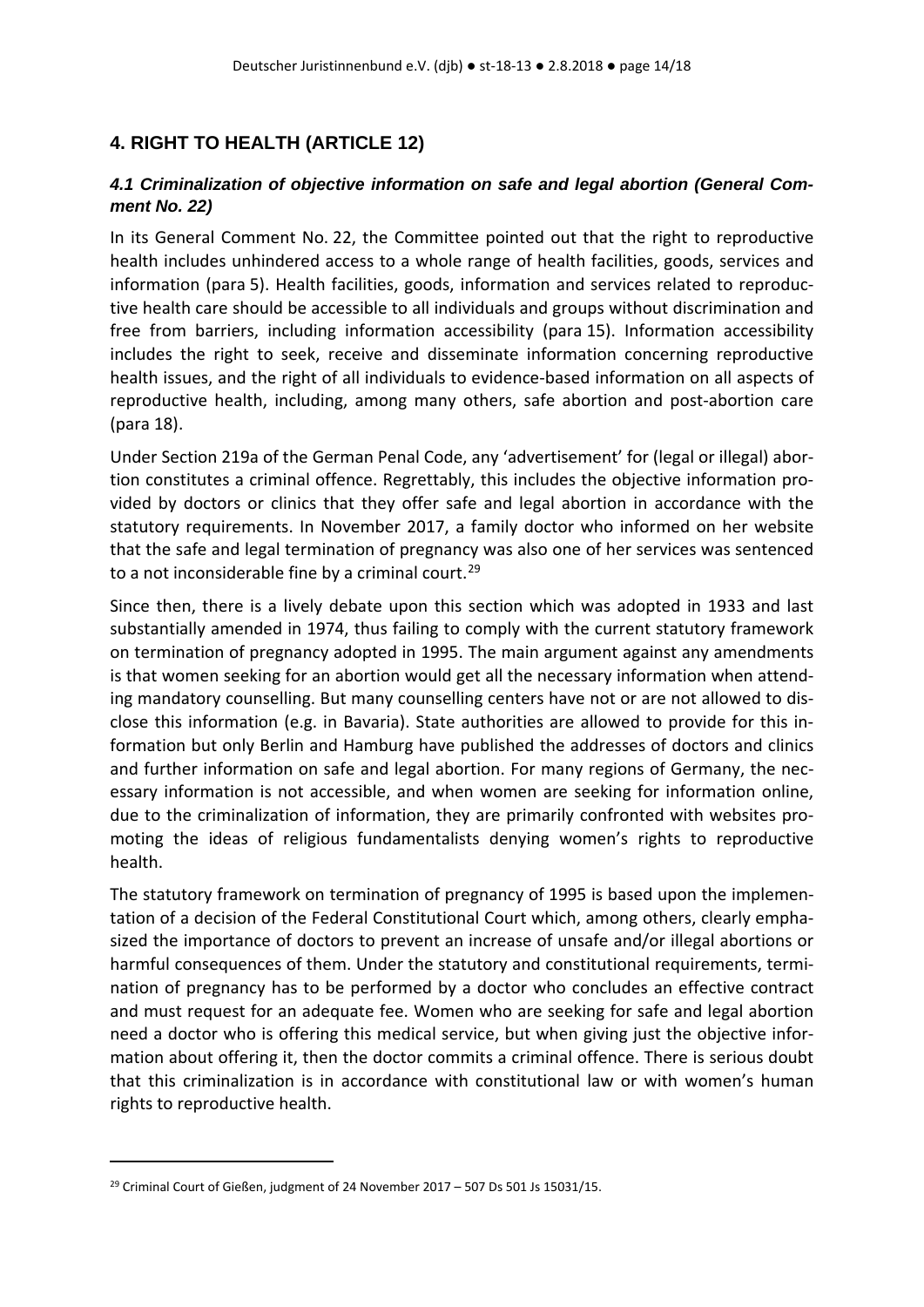- **the de-criminalization of the objective information which doctors or clinics offer safe and legal termination of pregnancy in accordance with the statutory requirements regardless of who gives that information;**
- **immediate and effective measures to guarantee the right to seek, receive and disseminate information concerning reproductive health issues, and the right of all individuals to evidence-based information on all aspects of reproductive health, including, among many others, abortion and post-abortion care.**

### <span id="page-14-0"></span>*4.2 Mandatory counselling and waiting period when seeking for a safe and legal abortion (General Comment No. 22)*

In its General Comment No. 22, the Committee pointed out that the realization of the rights of women and gender equality, both in law and in practice, requires repealing or reforming discriminatory laws, policies and practices in the area of reproductive health (para 28). Removal of all barriers interfering with access by women to comprehensive reproductive health services, goods, education and information is required. States are obliged to adopt legal and policy measures to guarantee women and girls access to safe abortion services and quality post-abortion care, including by training health-care providers; and to respect the right of women to make autonomous decisions about their sexual and reproductive health.

In Germany, women who are in need for a safe and legal abortion face the statutory obligation of receiving mandatory counselling and fulfil a mandatory waiting period after the counselling before they are allowed to have an abortion. The mandatory counselling has the statutory aim to make the woman carry their pregnancy to full term. The mandatory waiting period is not founded upon medical reasons but serves the sole purpose to underline the fact that there is no general access to abortion and that abortion should not be easily available as a medical service for women.

Founded upon this ratio, the mandatory counselling as well as the mandatory waiting period are criticised. Both enforces the stereotype that women are not able to make rational and responsible decisions with regard to their reproductive rights.<sup>[30](#page-14-1)</sup> The state should provide for counselling meeting pregnant women's needs and offer it non-mandatory, and every woman should have the possibility to take her individual time. The World Health Organization rejects mandatory waiting periods arguing that they can have the effect of delaying care which can jeopardize women's access to safe and legal abortion services (it has to be kept in mind that in many regions in Germany, only very few or no doctors offer safe and legal abortions) and demean women as competent decision-makers.<sup>31</sup>

In its concluding observations on the last German periodic report in 2017, the Committee on the Elimination of All Forms of Discrimination against Women (CEDAW) recommended that Germany should ensure access to safe abortion without subjecting women to mandatory

<span id="page-14-1"></span><sup>&</sup>lt;sup>30</sup> Article 16 CEDAW guarantees the right of all women to decide freely and responsibly on the number and spacing of their children and to have access to the information, education and means to enable them to exercise these rights. In Germany, 60% of all women seeking for a safe and legal abortion have one or more children.

<span id="page-14-2"></span> $31$  World Health Organization, Safe abortion: technical and policy guidance for health systems,  $2^{nd}$  edition 2012, pp. 96f, [http://www.who.int/reproductivehealth/publications/unsafe\\_abortion/9789241548434/en/.](http://www.who.int/reproductivehealth/publications/unsafe_abortion/9789241548434/en/)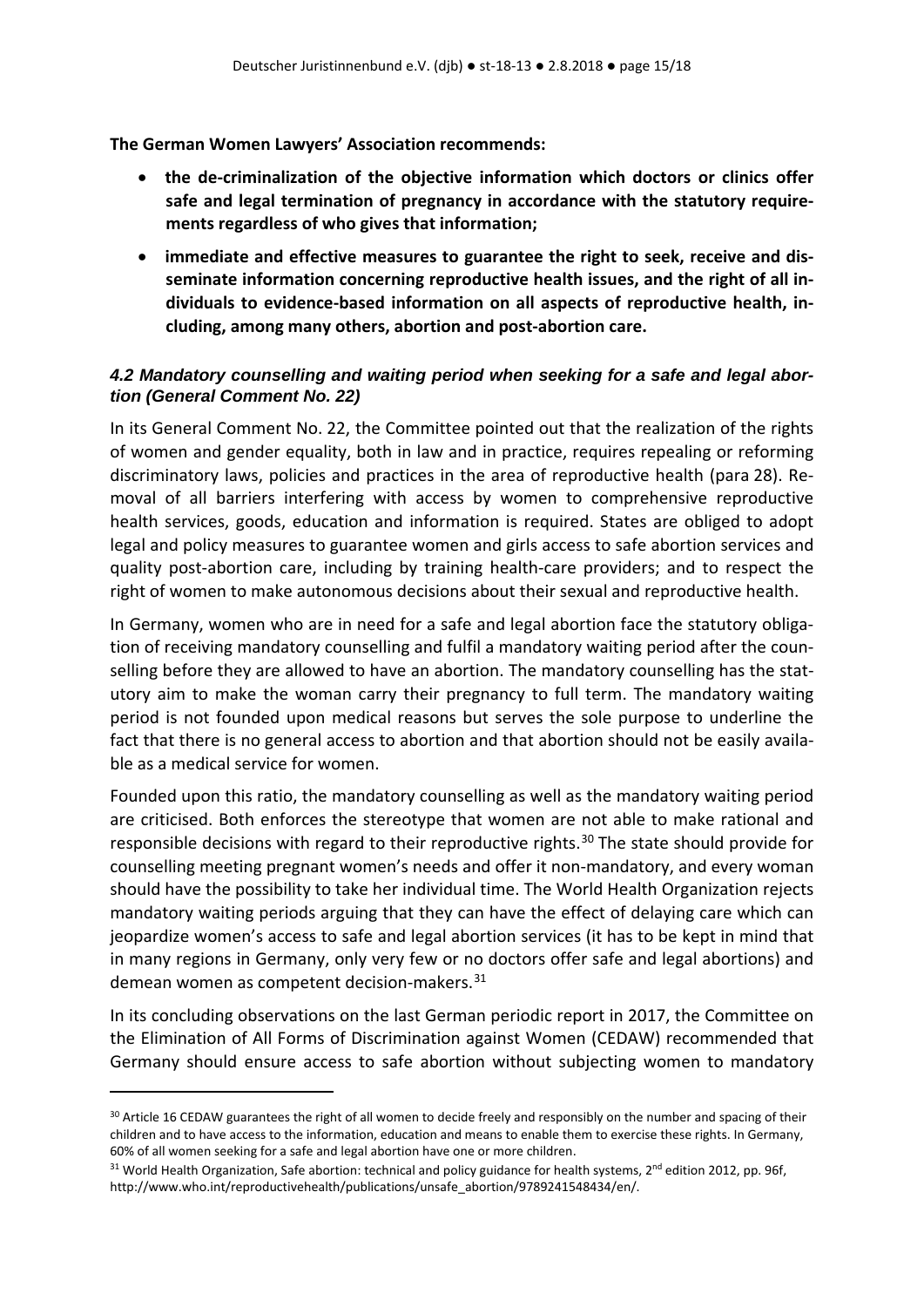counselling and a three-day waiting period, which the World Health Organization has declared to be medically unnecessary, and ensure that such procedures are reimbursed through health insurance. $32$ 

#### **The German Women Lawyers' Association recommends:**

- **measures to guarantee the access to safe and legal abortion in respect for women as competent decision-makers, especially concerning their own reproductive rights;**
- **immediate and effective measures to offer accessible, respectful and supportive counselling on a voluntary basis for every pregnant woman in need.**

### <span id="page-15-0"></span>*4.3 Street harassment of pregnant women seeking counselling (General Comment No. 22)*

In its General Comment No. 22, the Committee pointed out that the right to reproductive health includes unhindered access to a whole range of health facilities, goods, services and information (para 5). Health facilities, goods, information and services related to reproductive health care should be accessible to all individuals and groups without discrimination and free from barriers (para 15). It is also important to undertake preventive, promotional and remedial action to shield all individuals from the harmful practices and norms and genderbased violence that deny them their full reproductive health (para 29).

Under German law, women seeking for a safe and legal abortion are obliged to receive mandatory counselling before they receive the medical services needed. The counselling can only be offered by (very few) state-approved counselling centres. For some time, religious fundamentalists have been loitering on the streets directly in front of approved counselling centres to harass the centre staff and the women seeking for counselling with the one aim to make them surrender from seeking counselling and safe and legal abortion. This constitutes a severe violation of the right to reproductive health of women who are in an especially difficult and vulnerable position and who cannot avoid the harassment due to the mandatory character of the counselling and the small number of approved counselling centres.

Most state authorities refuse to protect women against this harassment and interference with their most intimate decisions upon pregnancy and family planning with the argument that the anti-abortion activists would exercise their freedom of religion and freedom of speech. But neither the freedom of religion nor of speech includes the right to impose (religious) opinions upon other people or to harass women, especially not when they are in a vulnerable position and cannot avoid the interference. In 2011 and 2012, German courts decided that religious fundamentalists are not allowed to harass women and that they can exercise their freedom of speech in any other place but close to approved counselling cen-tres or medical practices and clinics offering abortion services.<sup>[33](#page-15-2)</sup>

<span id="page-15-1"></span><sup>&</sup>lt;sup>32</sup> Committee on the Elimination of All Forms of Discrimination against Women, Concluding observations on the combined seventh and eighth periodic reports of Germany, CEDAW/C/DEU/CO/7-8, 3 March 2017, para 38(b).

<span id="page-15-2"></span><sup>33</sup> Administrative Court of Freiburg of 4 March 2011, 4 K 314/11; State Administrative Court of Baden-Württemberg of 11 October 2012, 1 S 36/12; approved by the Federal Administrative Court of 22 July 2013, 6 B 3/13.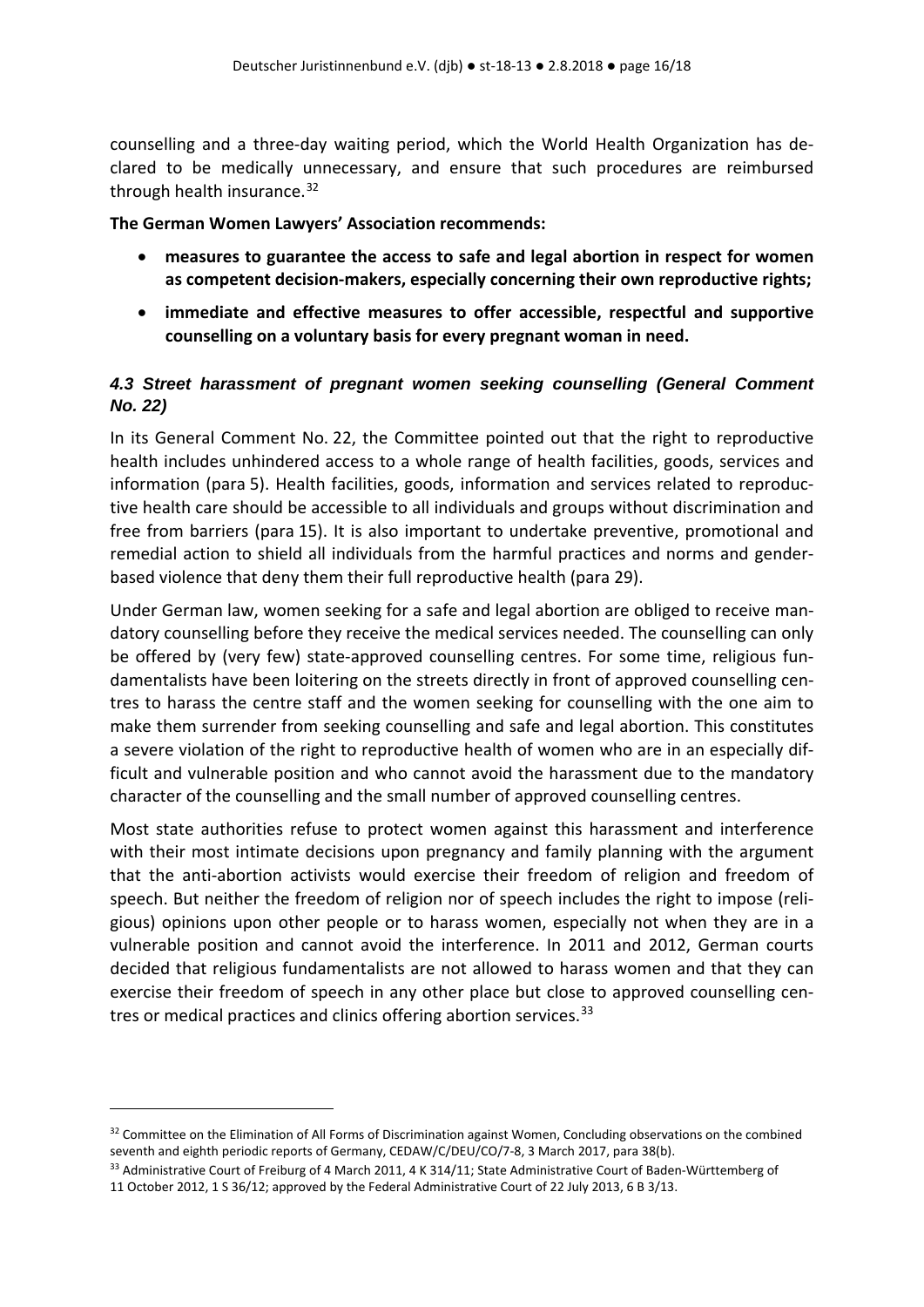- **immediate and effective measures to guarantee protection against degrading treatment and street harassment of pregnant women in front of approved counselling centres or medical practices and clinics offering abortion services;**
- **further measures to raise awareness among the authorities concerning the obligations to protect women's reproductive health and autonomy, including the obligation to guarantee access to reproductive health facilities, goods, services or information without discrimination and free from barriers such as harmful interferences by private actors.**

### <span id="page-16-0"></span>*4.4 Sterilizations without consent of women with (mental) disabilities (General Comment No. 22)*

In its General Comment No. 22, the Committee stated that the full enjoyment of the right to reproductive health is severely restricted for individuals and population groups that experience multiple and intersecting forms of discrimination that exacerbate exclusion in both law and practice, such as persons with disabilities (para 2). Violations of the obligation to respect include laws and policies that prescribe involuntary, coercive or forced medical interventions, including forced sterilization (para 57).

The German law provides for the possibility of sterilization of women with so-called mental disability at the decision of a care-giver and with collaboration of a court. Disabled persons' organizations and women's organizations point out that this possibility of sterilization without the consent of the person involved severely violates human rights under the Convention on the Rights of Persons with Disabilities and the Council of Europe Convention on prevent-ing and combating violence against women and domestic violence.<sup>[34](#page-16-1)</sup>

There are still around 30-40 annual cases of sterilization of women with so-called mental disability documented following the statutory required procedure. Nevertheless, an unusual high number of women with disabilities, especially so-called mental disabilities, are sterilized in Germany (9% to 18% compared with 2% to 6% of the female population). There seems to be a high number of undocumented cases. According to a study on the sterilization of women with so-called mental disabilities, half of the women explained that they consented to their sterilization while for the other half of the women the determining factors were persuasion by parents, physicians or nursing staff, lack of knowledge about contraception or lack of prospects of living with a child. $35$ 

<span id="page-16-1"></span><sup>34</sup> See e.g. State Coordination Body for the implementation of the CRPD, Positionspapier Zwangssterilisation (Position Paper on Forced Sterilization), 2017, available under

[https://www.behindertenbeauftragter.de/DE/Koordinierungsstelle/ArbeitKO/Veroeffentlichungen/Veroeffentlichungen\\_no](https://www.behindertenbeauftragter.de/DE/Koordinierungsstelle/ArbeitKO/Veroeffentlichungen/Veroeffentlichungen_node.html) [de.html](https://www.behindertenbeauftragter.de/DE/Koordinierungsstelle/ArbeitKO/Veroeffentlichungen/Veroeffentlichungen_node.html) (31.07.2018).

<span id="page-16-2"></span><sup>35</sup> BMFSJ (2013), Lebenssituation und Belastungen von Frauen mit Behinderungen und Beeinträchtigungen in Deutschland, <http://www.bmfsfj.de/BMFSFJ/Service/Publikationen/publikationsliste,did=199822.html> (31.07.2018).